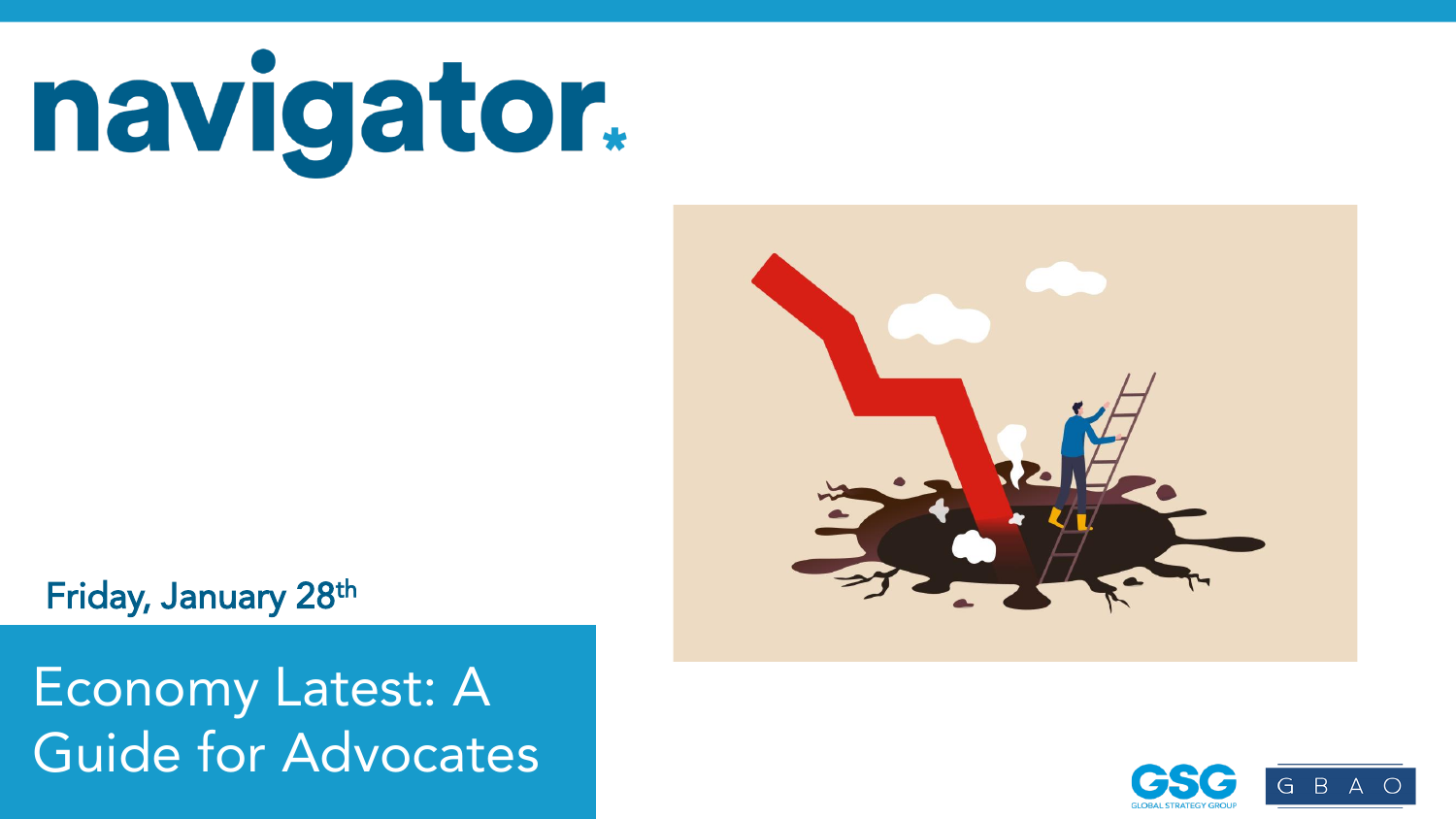## Key Takeaways:

- "Jobs and the economy" remains the top priority for a majority of Americans, but only three in ten see Biden and Congress as focused on it.
- Concerns about inflation remain high as two in three say the price of gas is going up "a lot."
- Support remains strong for Biden's economic plan: reading proposals in the plan also increases trust in Biden and Democrats to handle inflation and rising costs, as well as perceptions Biden has kept campaign promises.

![](_page_1_Picture_4.jpeg)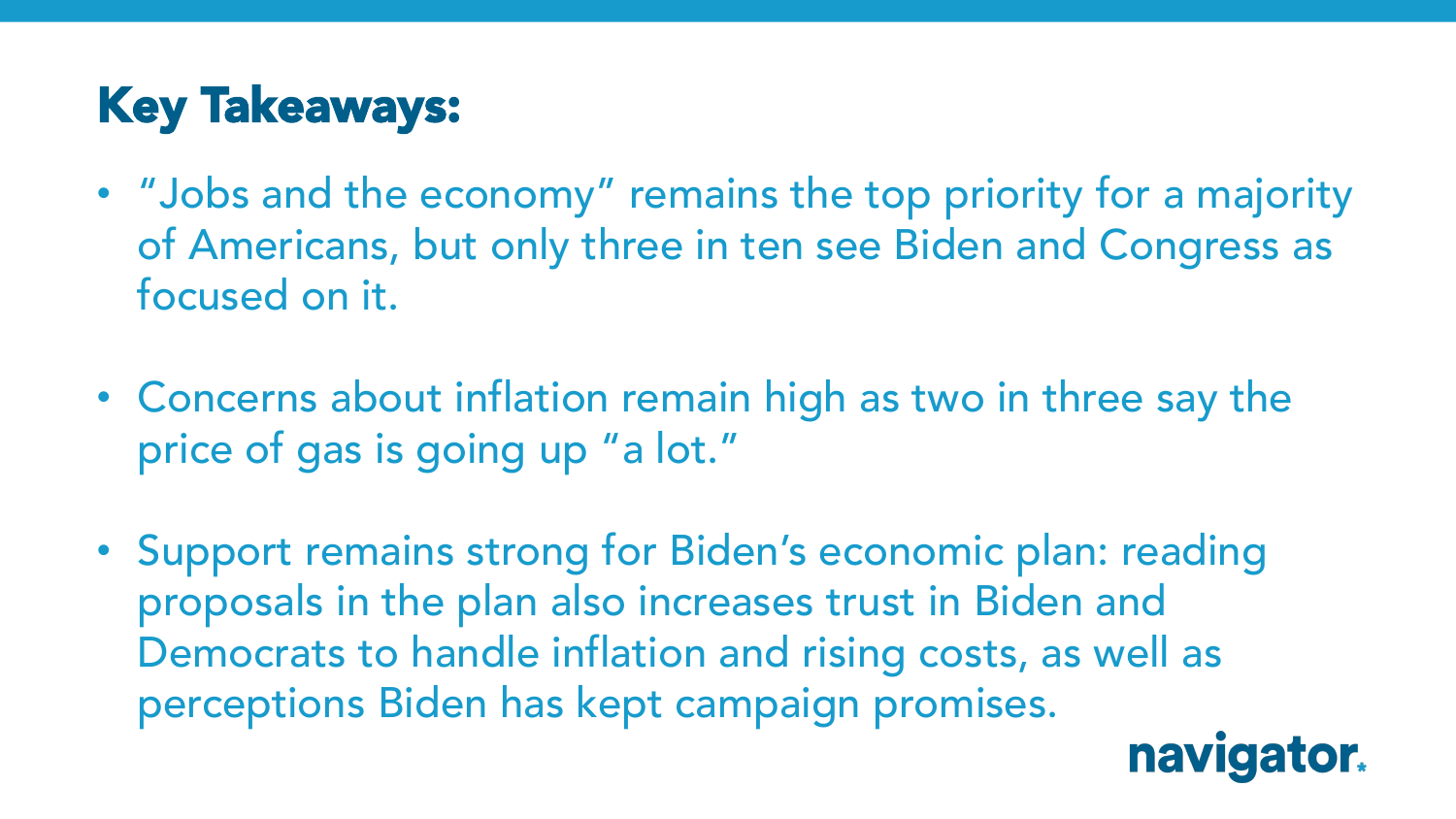## The Economy and Pandemic Continue to Be Top Priorities, Though Fewer See Biden and Congress Focused on Economy

Majorities say "jobs and the economy" (52%) and the pandemic (49%) are top priorities for Biden and Congress, though just 31% say they see Biden and Congress focusing on jobs and the economy.

Select the top four issues that you feel are most important for President Joe Biden and Congress to focus on.

|                                         |                    | Dem | Ind | Rep |
|-----------------------------------------|--------------------|-----|-----|-----|
| Jobs and the economy                    | 52%                | 48  | 58  | 55  |
| The coronavirus pandemic                | -49                | 64  | 49  | 31  |
| Inflation 37                            |                    | 30  | 40  | 45  |
| Health care                             | 29                 | 37  | 35  | 17  |
| Immigration 27                          |                    | 11  | 17  | 47  |
| Climate change and the environment      | 25                 | 41  | 23  | 9   |
| Social Security and Medicare 25         |                    | 27  | 25  | 23  |
| National security and foreign policy 24 |                    | 15  | 16  | 36  |
| Voting rights 24                        |                    | 37  | 14  | 11  |
| Corruption in government 23             |                    | 18  | 33  | 26  |
| Crime                                   | 23                 | 14  | 24  | 32  |
| <b>Education</b>                        | 11                 | 13  | 14  | 9   |
| Abortion                                | $\lceil 11 \rceil$ | 12  | 8   | 11  |

Which of these issues do you feel President Joe Biden and Congress are actually most focused on?

|                                      |                 | Dem | Ind | Rep |  |  |  |  |
|--------------------------------------|-----------------|-----|-----|-----|--|--|--|--|
| The coronavirus pandemic             | 55%             | 64  | 53  | 47  |  |  |  |  |
| Voting rights                        | 40              | 39  | 37  | 42  |  |  |  |  |
| Jobs and the economy                 | 31              | 42  | 31  | 18  |  |  |  |  |
| Climate change and the environment   | 29              | 24  | 26  | 35  |  |  |  |  |
| Health care                          | 19              | 23  | 12  | 14  |  |  |  |  |
| National security and foreign policy | -19             | 25  | 19  | 11  |  |  |  |  |
| Inflation                            | 19              | 20  | 18  | 17  |  |  |  |  |
| Immigration                          | <b>16</b>       | 12  | 16  | 21  |  |  |  |  |
| <b>Social Security and Medicare</b>  | 12 <sup>7</sup> | 14  | 12  | 9   |  |  |  |  |
| Abortion                             | 10 <sup>°</sup> | 10  | 11  | 10  |  |  |  |  |
| Corruption in government             | $ 10\rangle$    | 10  | 12  | 10  |  |  |  |  |
| Crime                                | 9               | 8   | 6   | 10  |  |  |  |  |
| <b>Education</b>                     | 8 <sup>°</sup>  | 9   | 6   | 7   |  |  |  |  |
| e prior three-five davs.             |                 |     |     |     |  |  |  |  |

**naviga**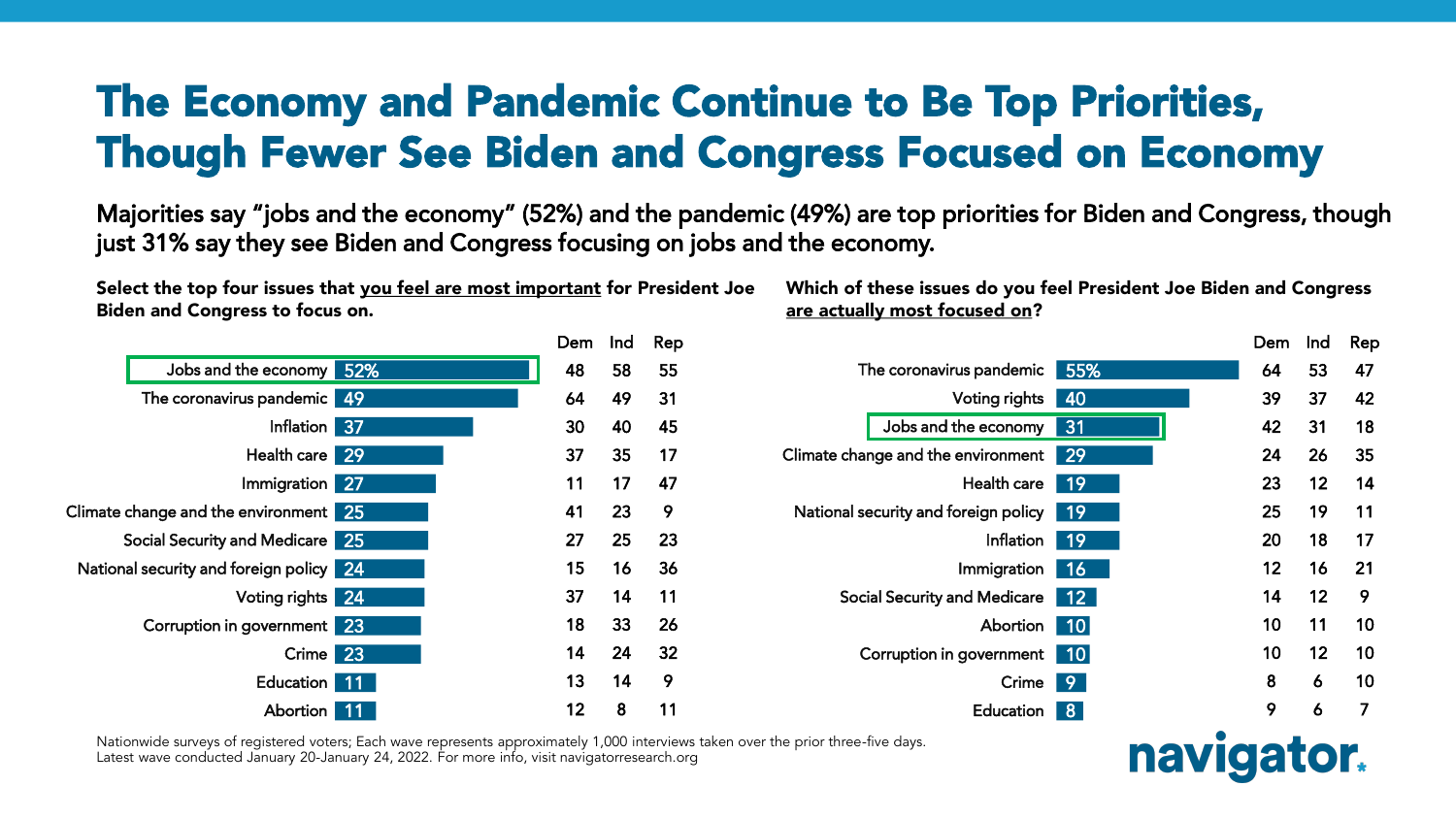## Americans Remain Pessimistic on the Current and Future State of the National Economy

On a separate question, a majority say they feel "uneasy" about their personal financial situation (53%) while just 42% say they feel "confident."

How would you rate the state of the U.S. economy today?

#### Which of the following best describes the current state of the U.S. economy?

![](_page_3_Figure_4.jpeg)

![](_page_3_Picture_6.jpeg)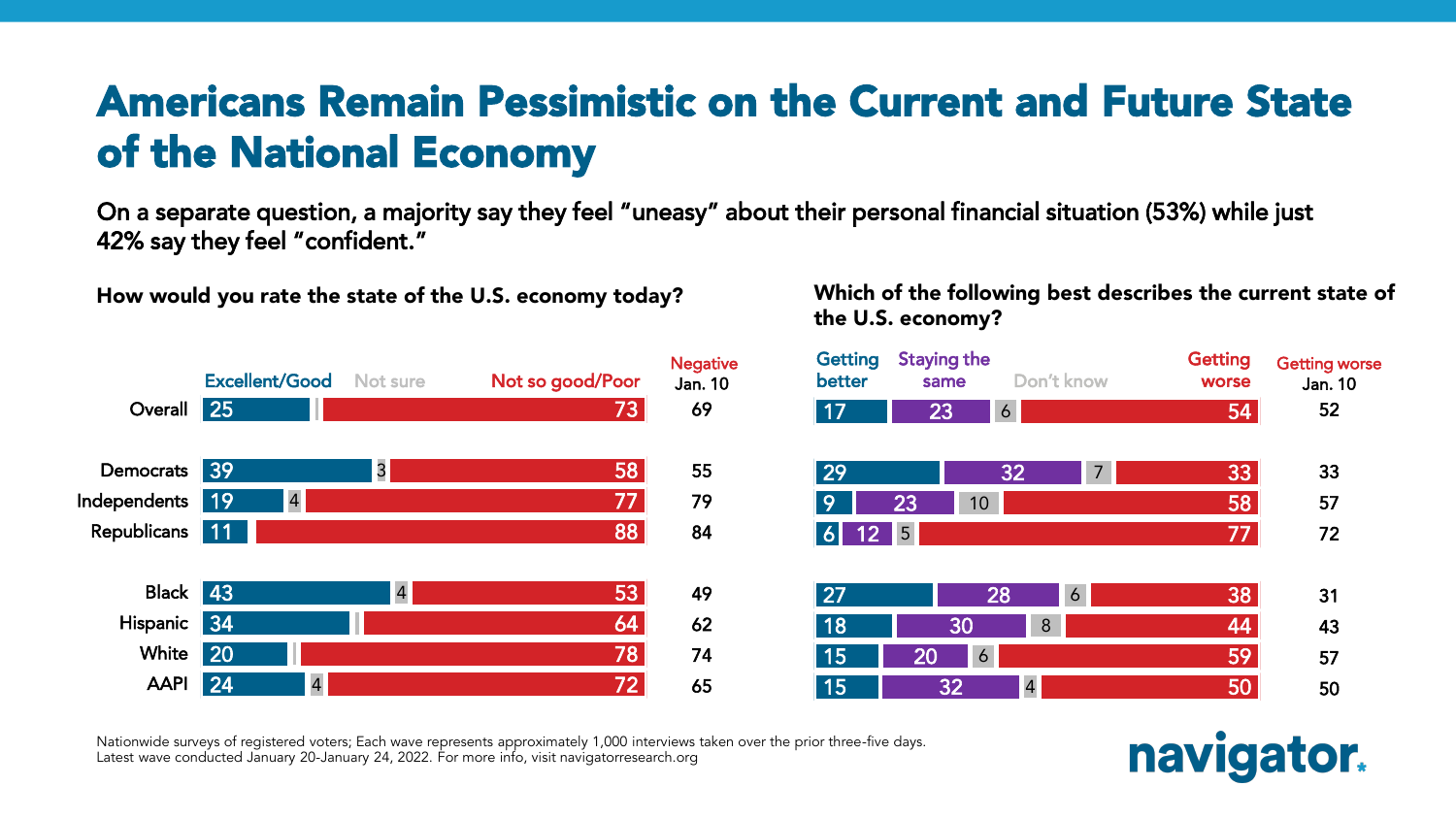## Majorities Remain Concerned About Inflation and Gas Prices

Since early January, there has been a 3-point increase in the share who say they are "very concerned" about the rate of inflation in the coming months and a 4-point increase in the share who say gas prices are going up "a lot."

How concerned are you that the rate of inflation will climb in the coming months?

Do you feel the price of gas is going up?

![](_page_4_Figure_4.jpeg)

![](_page_4_Picture_6.jpeg)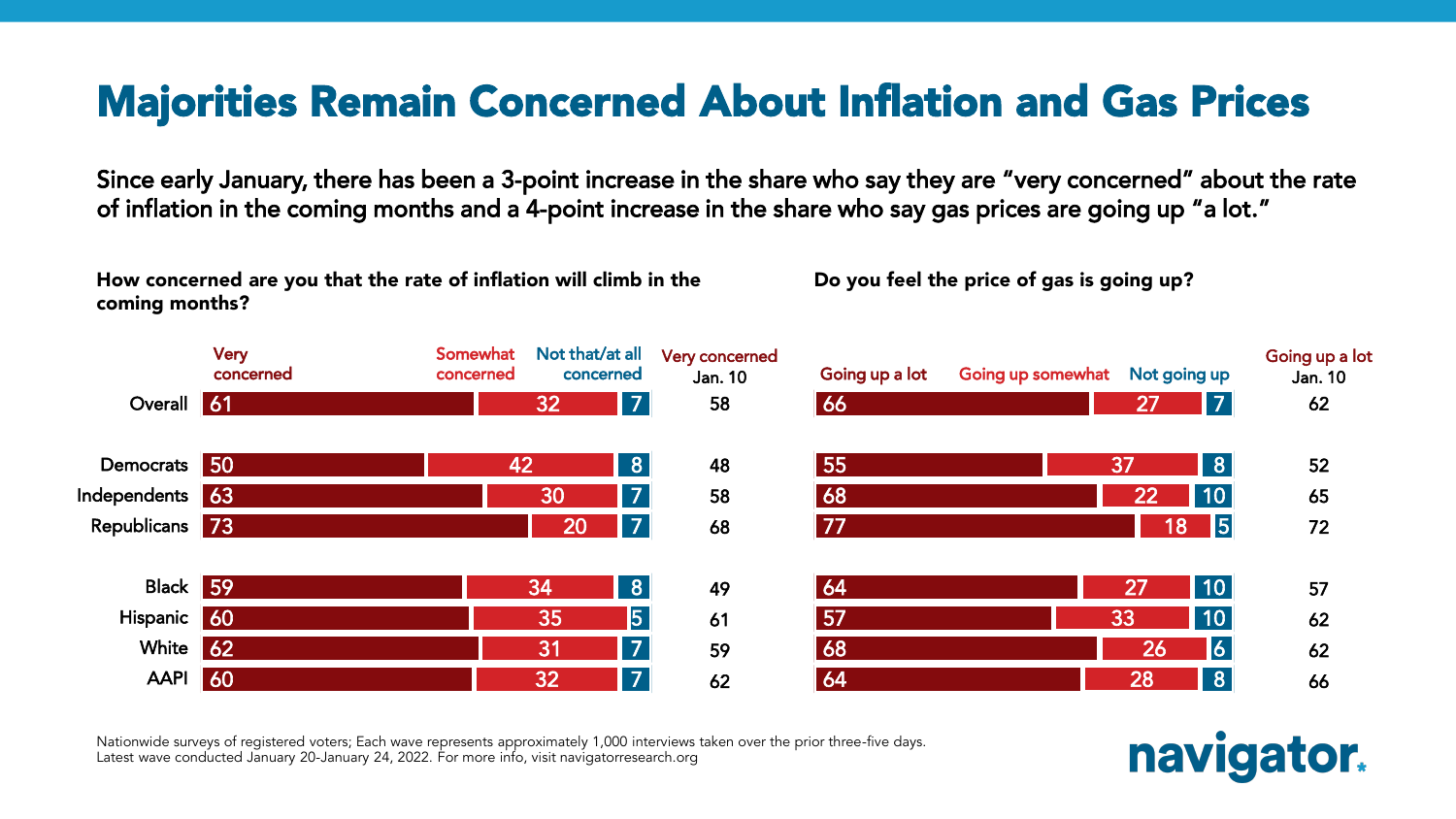## Three in Five Continue to Support Biden's Economic Agenda With and Without Plans to Pay for the Bill Included

#### Support for Biden's economic plan among independents has risen by 7 points (+15 to +22) since January 10<sup>th</sup>.

As you may know, Biden and Democrats' new economic plan is expected to cost \$1.75 trillion and will establish a universal pre-K program, expand Medicare for seniors to include hearing coverage, and lower health care costs by allowing Medicare to negotiate lower drug prices. Knowing this, do you support or oppose this new economic plan?

Biden and Democrats' new economic plan would be paid for by increasing taxes on billionaires and multi-millionaires with income over \$10 million, creating a minimum 15% tax on corporate profits, adding an additional 1% tax on corporations that use profits to buy back their own stock, and cracking down on tax evasion. Knowing this, do you support or oppose this legislation?

![](_page_5_Figure_4.jpeg)

![](_page_5_Picture_6.jpeg)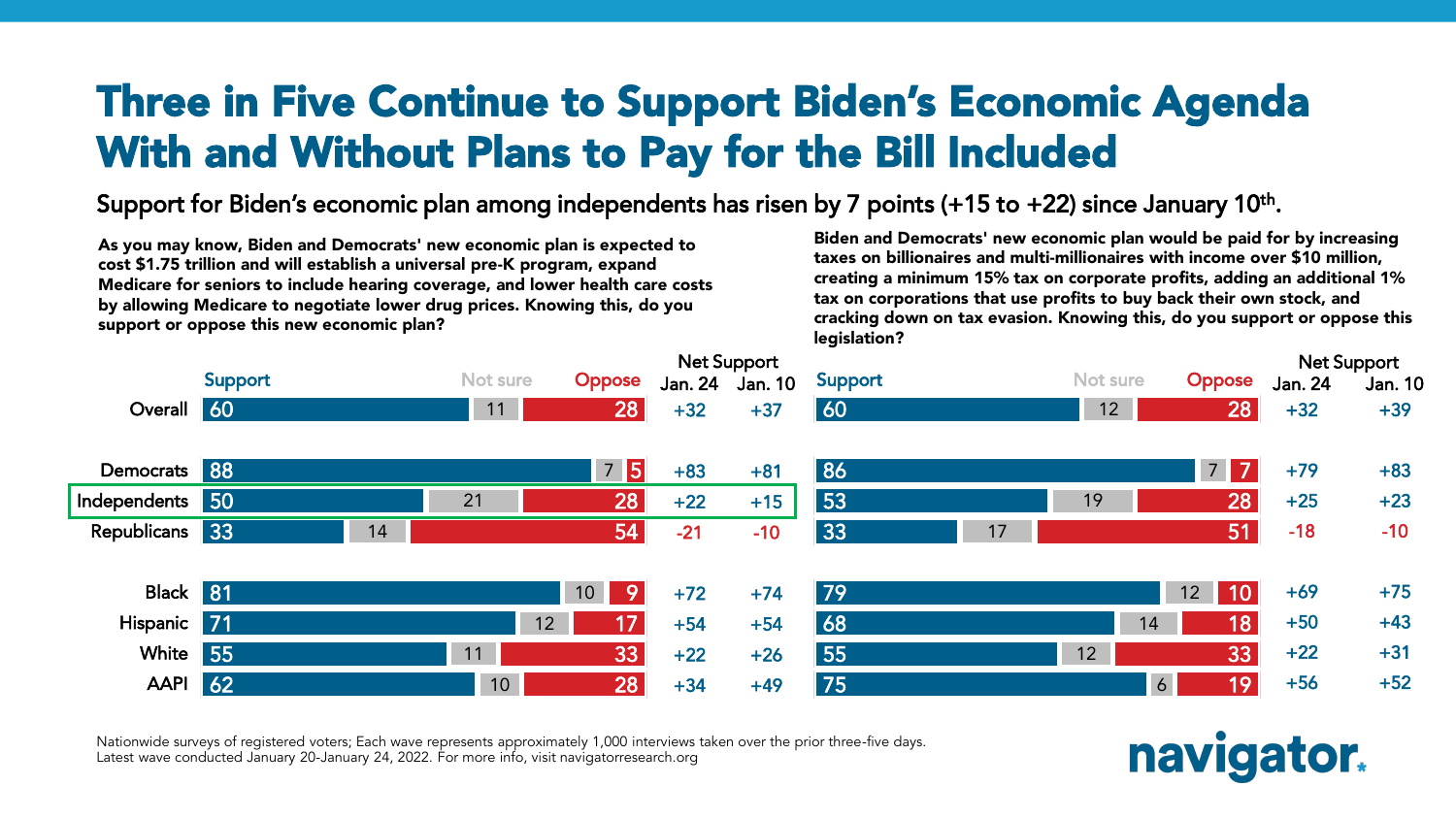## Medicare Negotiating Lower Drug Prices & Taxing the Rich Are Top Reasons to Support Biden's Plan

Lowering health insurance premiums and making childcare more affordable are the top reasons among economically persuadable Americans\*.

Please indicate if you think each of the proposals below is a good reason to pass this economic plan.

|                                                                                                                             | <b>Very</b><br>Somewhat |             | Not good        | <b>Total Good Reason</b> |              |    |     |     |             |  |
|-----------------------------------------------------------------------------------------------------------------------------|-------------------------|-------------|-----------------|--------------------------|--------------|----|-----|-----|-------------|--|
|                                                                                                                             | good reason             | good reason | reason          | Total                    | Nov. $8$ Dem |    | Ind | Rep | Econ. Pers* |  |
| Giving Medicare the power to negotiate for lower drug prices 49                                                             |                         | 30          | 21              | 79                       | 77           | 92 | 78  | 66  | 90          |  |
| Raising taxes on the rich and corporations to make sure they pair their fair share 49                                       |                         | 24          | 27              | 73                       | 69           | 93 | 75  | 51  | 87          |  |
| Capping out-of-pocket costs for insulin at \$35 a month 47                                                                  |                         | 30          | 22              | 78                       | n/a          | 90 | 77  | 64  | 88          |  |
| Lowering health insurance premiums for people who buy health care on their own $\begin{array}{ c c } \hline \end{array} 47$ |                         | 31          | $\overline{2}2$ | 78                       | 80           | 91 | 77  | 64  | 93          |  |
| Expanding Medicare to cover things like hearing aids 47                                                                     |                         | 30          | 24              | 76                       | 75           | 92 | 76  | 60  | 89          |  |
| It would not raise taxes on those earning less than \$400,000 annually 4.5                                                  |                         | 28          | 27              | 73                       | 73           | 89 | 70  | 57  | 84          |  |
| Making childcare more affordable 45                                                                                         |                         | 30          | 25              | 75                       | 74           | 93 | 72  | 57  | 91          |  |
| Creating clean, renewable energy jobs that help combat climate change 43                                                    |                         | 26          | 30              | 70                       | 69           | 92 | 69  | 45  | 79          |  |
| Ensuring every family with three-and four-year-old children can send them to pre-kindergarten $\,39\,$                      |                         | 29          | 32              | 68                       | 67           | 89 | 65  | 46  | 86          |  |

navigator.

\*"Economically persuadable Americans" are those who disapprove of Biden's handling of the economy, but support new economic legislation on separate questions. Nationwide surveys of registered voters; Each wave represents approximately 1,000 interviews taken over the prior three-five days. Latest wave conducted January 20-January 24, 2022. For more info, visit navigatorresearch.org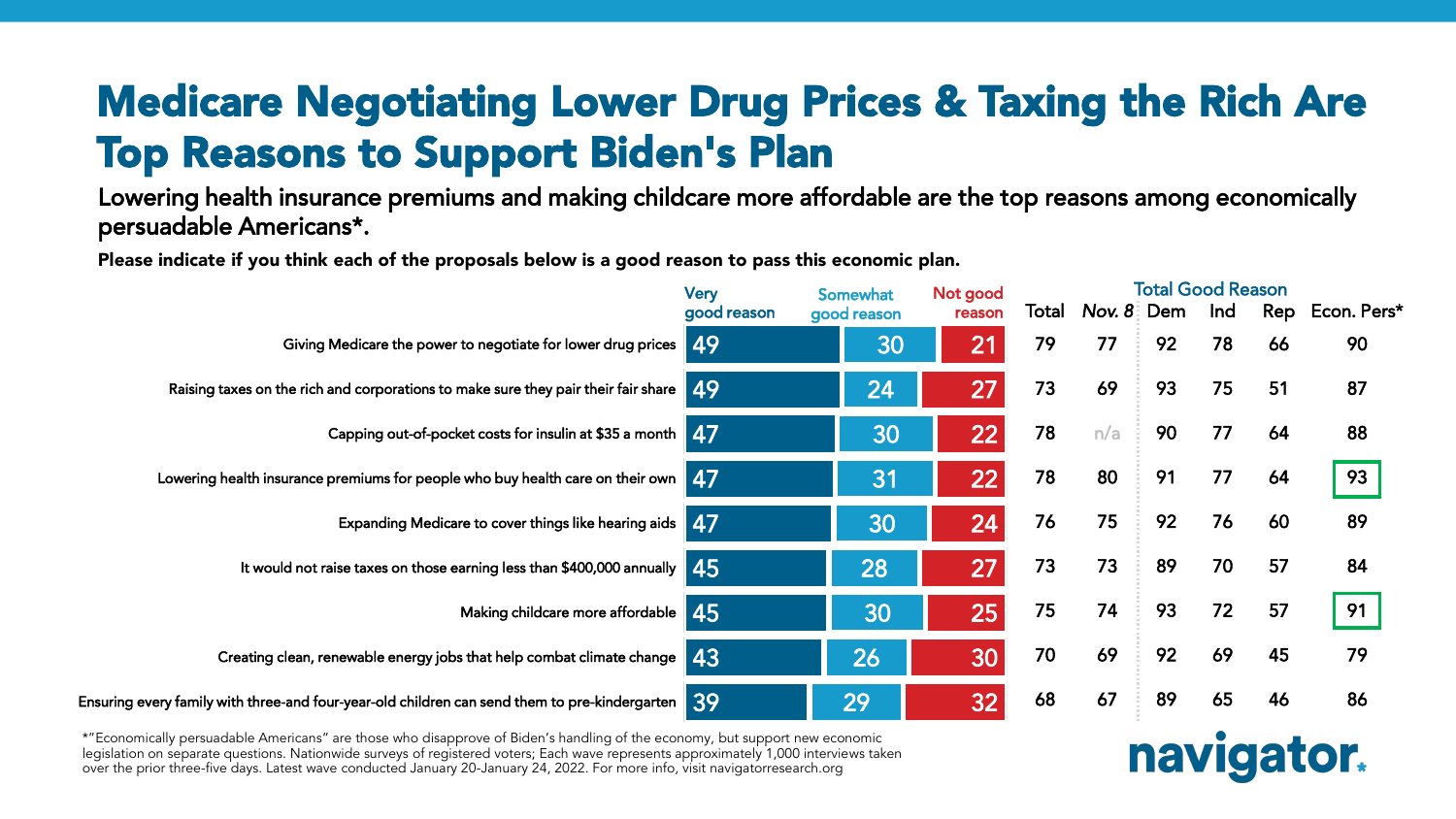## On Inflation and Rising Costs, Biden and Democrats Make Strides After Americans Read Proposals in New Economic Plan

On rising costs, Biden and Democrats gain net +10 (from -1 to +9) and net +6 on inflation (from -7 to -1).

Below is a list of issues. Please indicate who you trust more to handle each one.

| <b>Before Reading Proposals in</b><br><b>Biden's Economic Plan</b>                                                                | <b>Biden and the</b><br><b>Democratic Party</b> | Don't know | <b>The Republican</b><br>Party |         | <b>Net Biden and the Democratic Party</b>                               |       |       |              |               |       |             |
|-----------------------------------------------------------------------------------------------------------------------------------|-------------------------------------------------|------------|--------------------------------|---------|-------------------------------------------------------------------------|-------|-------|--------------|---------------|-------|-------------|
|                                                                                                                                   |                                                 |            |                                | Overall | Dem                                                                     | Ind   | Rep   | <b>Black</b> | Hisp.         | White | <b>AAPI</b> |
| Getting the rising costs of everyday<br>goods like groceries and gas under<br>control                                             | 43                                              | 13         | 44                             | $-1$    | $+61$                                                                   | $+7$  | $-69$ | $+73$        | $-6$          | $-15$ | $+27$       |
| Inflation                                                                                                                         | 38                                              | 17         | 45                             | $-7$    | $+59$                                                                   | $-17$ | $-79$ | $+58$        | $+16$         | $-24$ | $+6$        |
| <b>After Reading Proposals in</b><br><b>Biden's Economic Plan</b>                                                                 | <b>Biden and the</b><br><b>Democratic Party</b> | Don't know |                                | Overall | Net Biden and the Democratic Party<br>Dem<br>Ind<br>Rep<br><b>Black</b> |       |       |              |               | White | <b>AAPI</b> |
| Getting the rising costs of everyday<br>goods like groceries and gas under<br>control                                             | 49                                              | 11         | 40                             | $+9$    | $+70$                                                                   | $+19$ | $-60$ | $+77$        | Hisp.<br>$+5$ | $-5$  | $+38$       |
| Inflation                                                                                                                         | 42                                              | 15         | 43                             | $-1$    | $+73$                                                                   | $-15$ | $-80$ | $+69$        | $+13$         | $-16$ | $+16$       |
|                                                                                                                                   | <b>Net Change Post-Exposure</b>                 |            | <b>Rising costs</b>            | $+10$   | $+9$                                                                    | $+12$ | $+9$  | $+4$         | $+11$         | $+10$ | $+11$       |
|                                                                                                                                   |                                                 |            | Inflation                      | $+6$    | $+14$                                                                   | $+2$  | $-1$  | $+11$        | $-3$          | $+8$  | $+10$       |
| Nationwide survey of 1,000 registered voters conducted January 20-January 24, 2022.<br>For more info, visit navigatorresarch.org. |                                                 |            | navidator                      |         |                                                                         |       |       |              |               |       |             |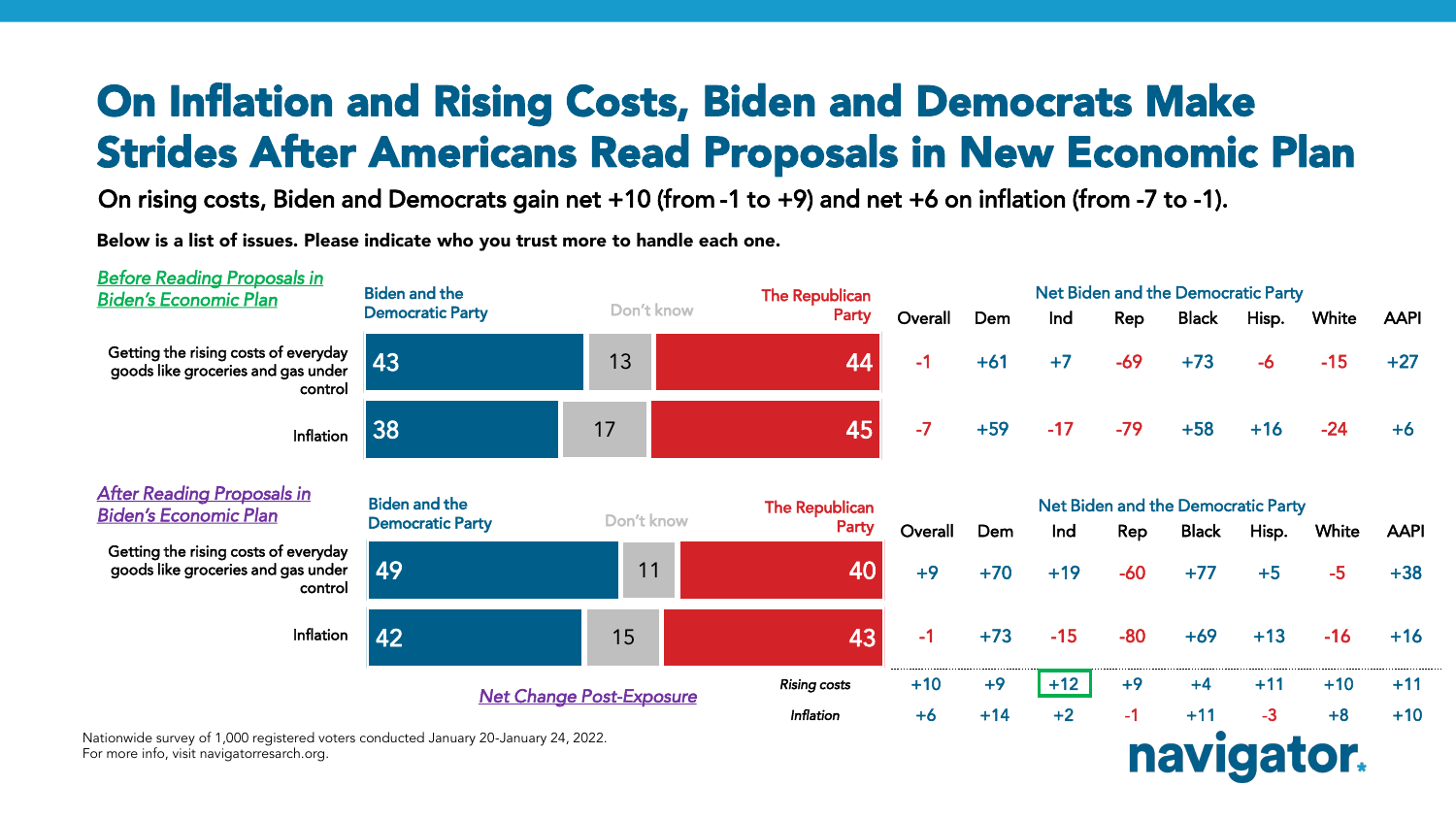## Passing New Economic Plan Moves Needle on Perception Biden Is Keeping Campaign Promises

Independents become more likely to agree Biden has kept his campaign promises if his economic plan is passed (from 45% to 51%) while intensity of keeping his promises improves by 17 points among Democrats (from 35% to 52%) and 16 points among Black Americans (from 35% to 51%).

Which do you agree with more?

- Joe Biden has mostly kept the promises he made during the campaign
- Joe Biden has mostly broken the promises he made during the campaign

*After Reading Proposals:* Assume this new economic plan was passed by Congress and signed into law by President Biden. Which do you agree with more?

- Joe Biden has mostly kept the promises he made during the campaign

- Joe Biden has mostly broken the promises he made during the campaign

![](_page_8_Figure_8.jpeg)

Nationwide survey of 1,000 registered voters conducted January 20-January 24, 2022.<br>-For more info, visit navigatorresarch.org.

![](_page_8_Figure_10.jpeg)